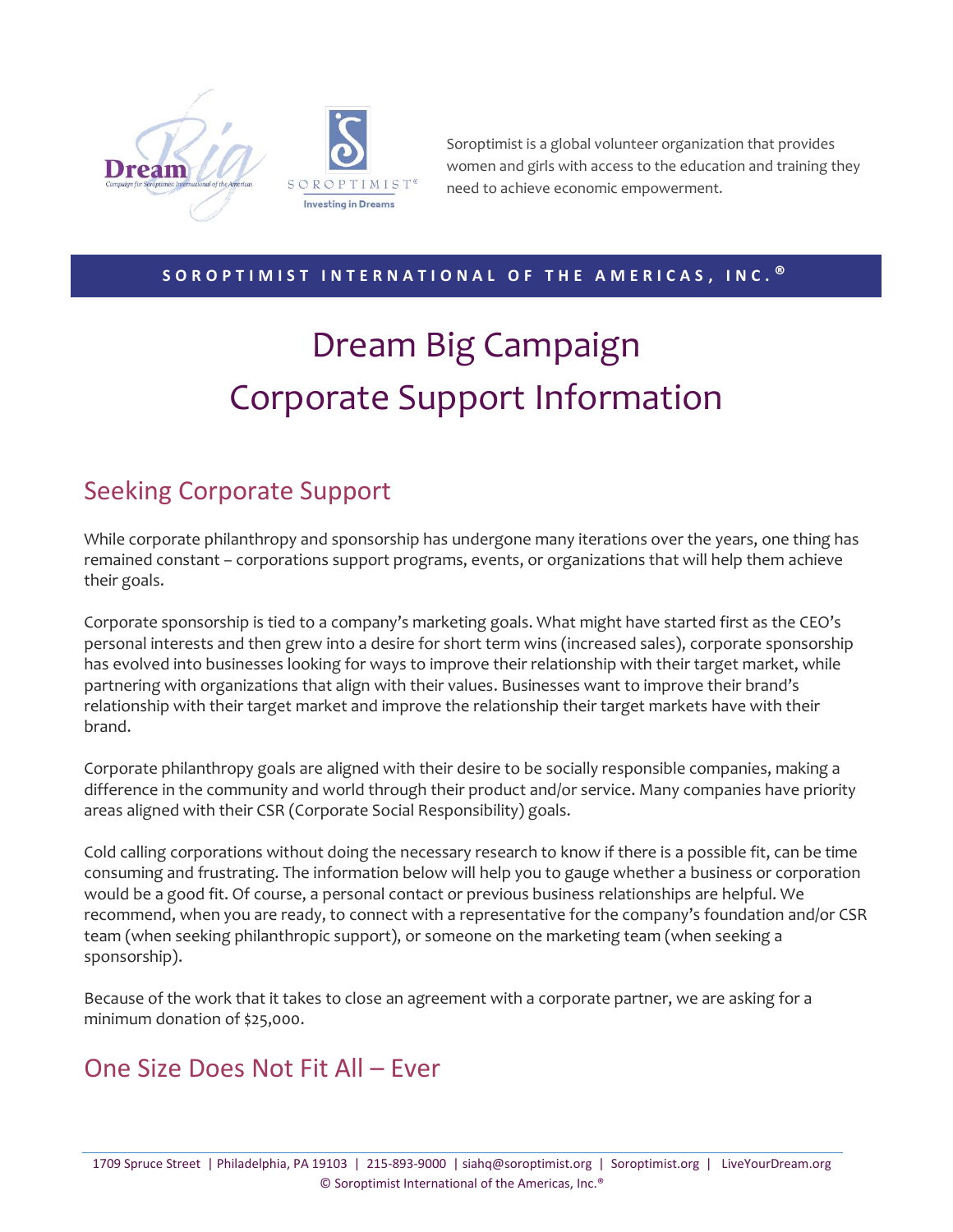There is no one presentation or prospectus that will sell Soroptimist/Dream Big to a business or corporate partner. Just as when we are speaking with individuals, we have to appeal to what they are most interested in, the same is true for a corporate partner. Proposals also have to be tailored to what we understand their needs and goals to be in a potential partnership.

We have created a deck that can be used to gauge initial interest in supporting the Dream Big Campaign. To be successful, the case will need to be built with the needs and wants of the particular company in mind. The prospectus for any particular donor should be built after previous calls and conversations so we know there is interest and we know and understand the their wants, needs and goals.

# Researching a Corporation

Figuring out where to make a pitch is important. For every potential corporate donor, you need to know about their brand, objectives, priorities and target markets. Create a dossier that includes the answers to the following:

- 1. Name of the business
- 2. Contact name and title
- 3. Contact Information
- 4. What is this business trying to sell?
- 5. Who is their target market? (Be as detailed as possible)
- 6. With whom are they trying to nurture a relationship?
- 7. Who are they trying to influence?
- 8. What are their Corporate Social Responsibility goals?
- 9. Who makes up the audience that drives their revenue?
- 10. How can Soroptimist help them to elevate their brand to their target market?
- 11. Would Soroptimist members or our stakeholders be part of their audience?
- 12. How can a relationship with Dream Big/Soroptimist enhance their customer's emotional connection to the brand?
- 13. How will their relationship with Dream Big/Soroptimist demonstrate that their business cares about what their target market cares about?
- 14. How will a relationship with Dream Big/Soroptimist demonstrate what the brand stands for?

In addition to considerations about whether we are a good fit for the corporation, we also have to consider that they are a good fit for us. We do not want to be associated with a brand that has an unfavorable reputation or conflicts with our core values.

# What We Have to Offer

**Our Reach.** Our experience with corporate partners has revealed that because of our dispersed membership – 27,000 members across 20 different countries and territories, it is difficult to close a deal based on increased customers or sales for a brand. At a national or local corporation, it is worth including this information if you feel it could support your case. If you do use, reach, make sure not to undersell what you have to offer. Because you will most often be approaching national corporations, it is important for you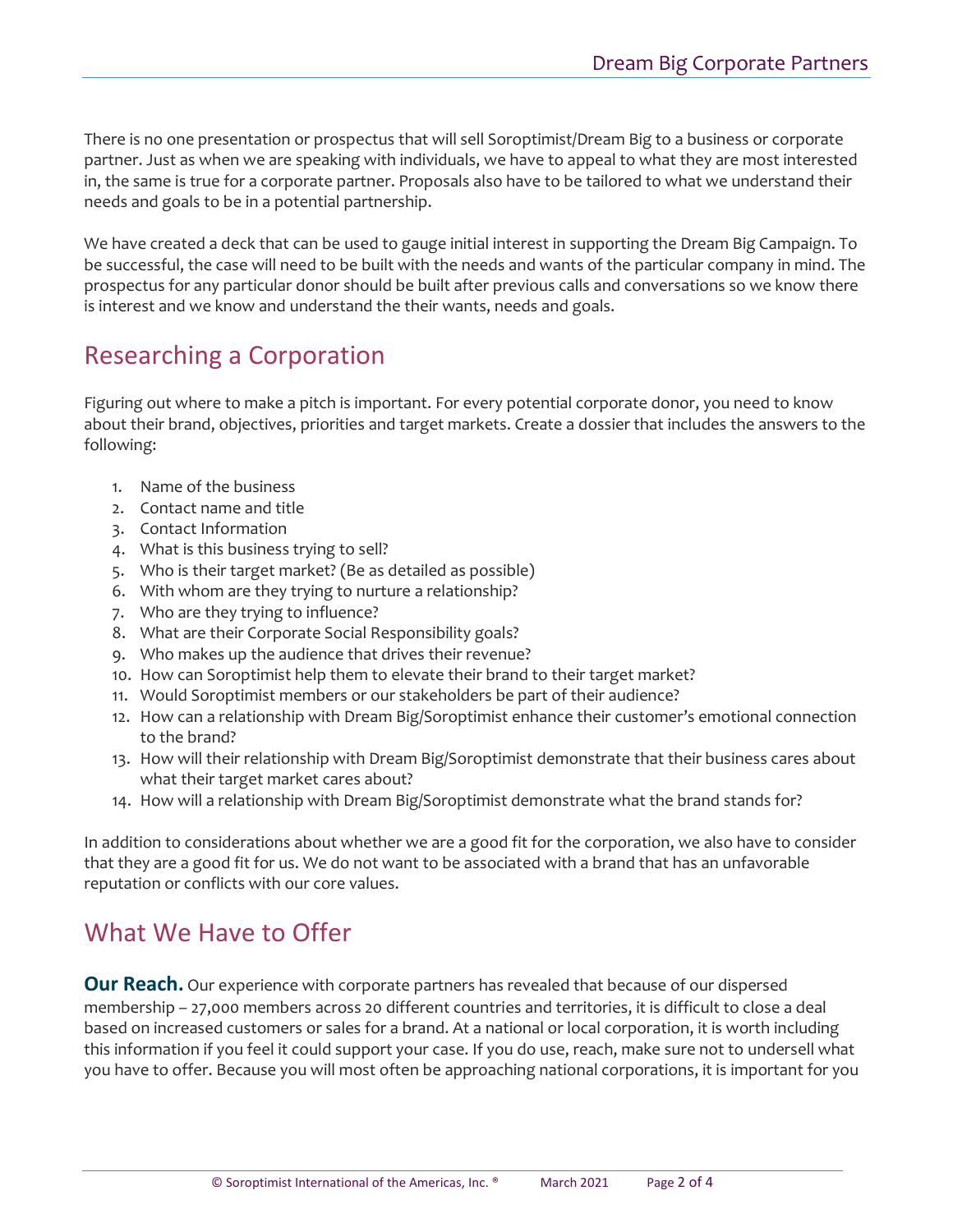to create some information about your "reach" – the members, women, girls, supporters, etc. in your network.

Consider:

- How many members you have.
- The demographic and psychographic description of your members.
- The number of women and girls you serve and ripple effect of your community service work.
- How your reach is extended by your supporters, social media followers and others with whom you interact.

Selling on reach means measuring the success of the partnership on an increased customer base, market share or sales.

**Our Values.** For most corporate partners, we will need to appeal to a match in values with their corporate social responsibility goals, or their target market. This prospective focuses on the needs, wants and passions of the target market of the sponsor. We can appeal to their desire to demonstrate how they share priorities and values with their target market. The values we have to offer:

- Invest in education.
- Support economic empowerment.
- Focus on women and girls.
- Make dreams come true.
- Believe individuals can make a difference in building a better world.
- Demonstrate the power of volunteerism.

By supporting Soroptimist, they can demonstrate to their market they share the same values which will help them to deepen engagement and loyalty with their customers. Our brand and their support of it is a tool through which they can strengthen their connection with their customers. Customers can feel good about supporting their brand. More now than ever, people want the brands they support to stand for something.

Selling on values means measuring the benefit of partnering with Soroptimist by measuring the deepening level of advocacy, engagement and loyalty the target markets have.

## Steps for Success

**Step 1:** Make a list of all corporations you think you would like to approach.

**Step 2:** Make a list of connections you or others you know have that might help you make an initial approach. Speak with those contacts about how they can help open up the first conversation.

**Step 3:** Create a dossier for each possible corporation answering the questions listed above.

**Step 4:** Using the information created in the first three steps, prioritize those contacts where there is a good overlap of values and needs and where you have a connection.